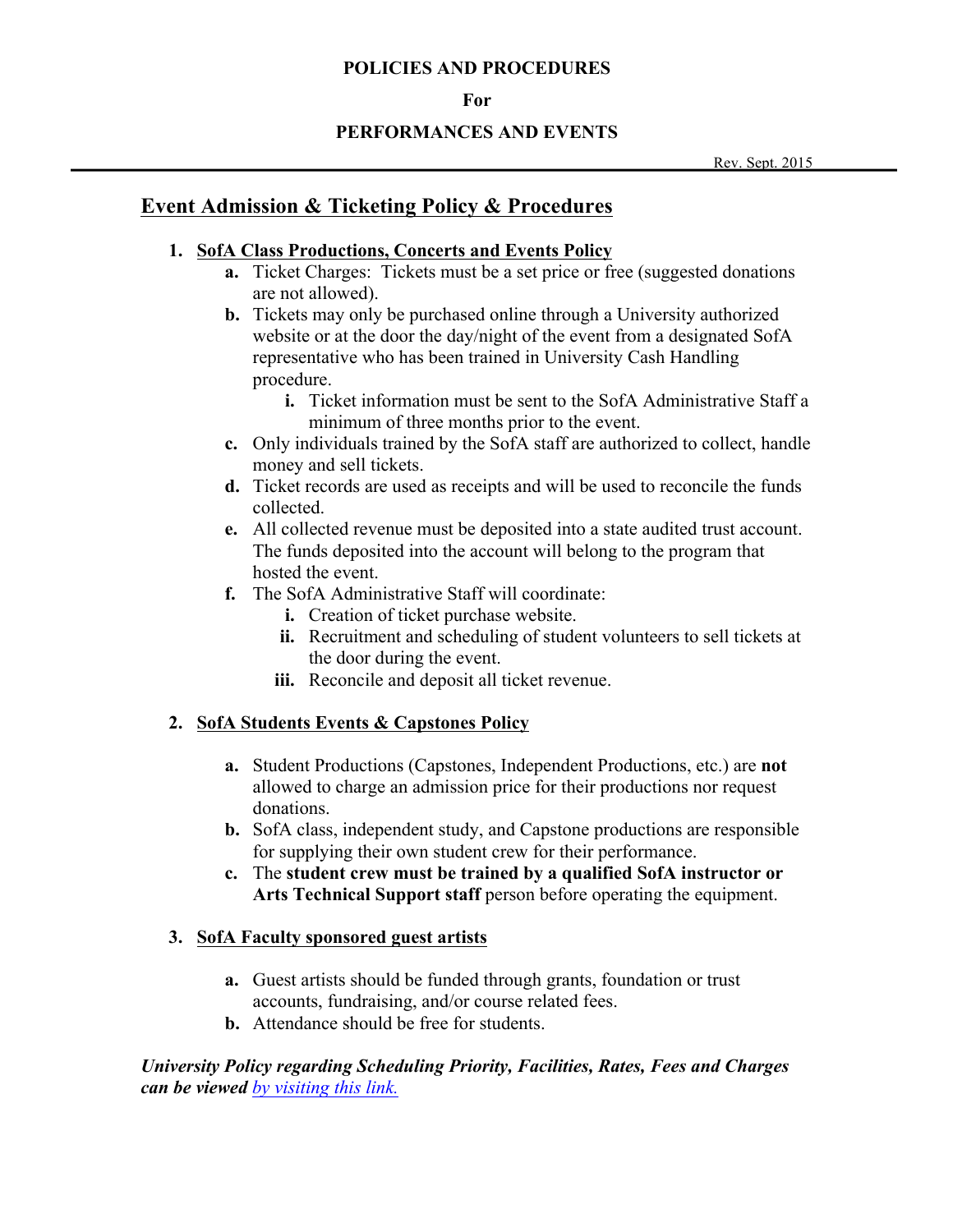#### **For**

### **PERFORMANCES AND EVENTS**

# **Arts Technical Support Staff Policy**

- **1.** Requests for after-hours (past 5:00 pm) Arts Technical Support staff for performances, concerts and other events **must be made at the beginning of the semester the event is to take place**. Technical support for after**-**hours events is dependent on staff availability.
- **2.** All technical needs (lighting, audio, video) and support should be discussed when confirming space reservations with Arts Facilities Scheduling. Reservations **DO NOT automatically include a staff technician, theatrical lighting or sound reinforcement**. Technical needs must be communicated prior to scheduling the room.
- **3.** No staff technician charge is associated with the following events:
	- **a.** Scheduled SofA class student performances, concerts and events.
	- **b.** Guest artist class performances funded by student course fees.
- **4.** A charge will apply for staff technical support during events for the following:
	- **a.** On campus organizations (Arts & Lectures, campus clubs, etc.)
	- **b.** SofA sponsored guest artist funded by internal/external grants or other funding sources.
	- **c.** Off campus groups and organizations.
- **5.** SofA class, independent study, and Capstone productions are responsible for supplying their own student crew for their performance. The **student crew must be trained by a qualified SofA instructor or technical staff** person before operating the equipment.
- **6.** The priority for scheduling facilities within the Arts Building:
	- **a.** Scheduled Classes.
	- **b.** Scheduled class productions, concerts and performances.
	- **c.** Independent study/Capstone student events.
	- **d.** SofA sponsored guest artist performances and workshops.
	- **e.** On campus organizations (Arts & Lectures, campus clubs, etc.).
	- **f.** Off campus groups and organizations.
- **7.** State and University safety procedures will be followed at all times by students, faculty and staff. **Failure to practice established and reasonable safety procedures will result in immediate suspension of privileges.**

*School Of Arts Safety Procedures can be viewed by visiting this link*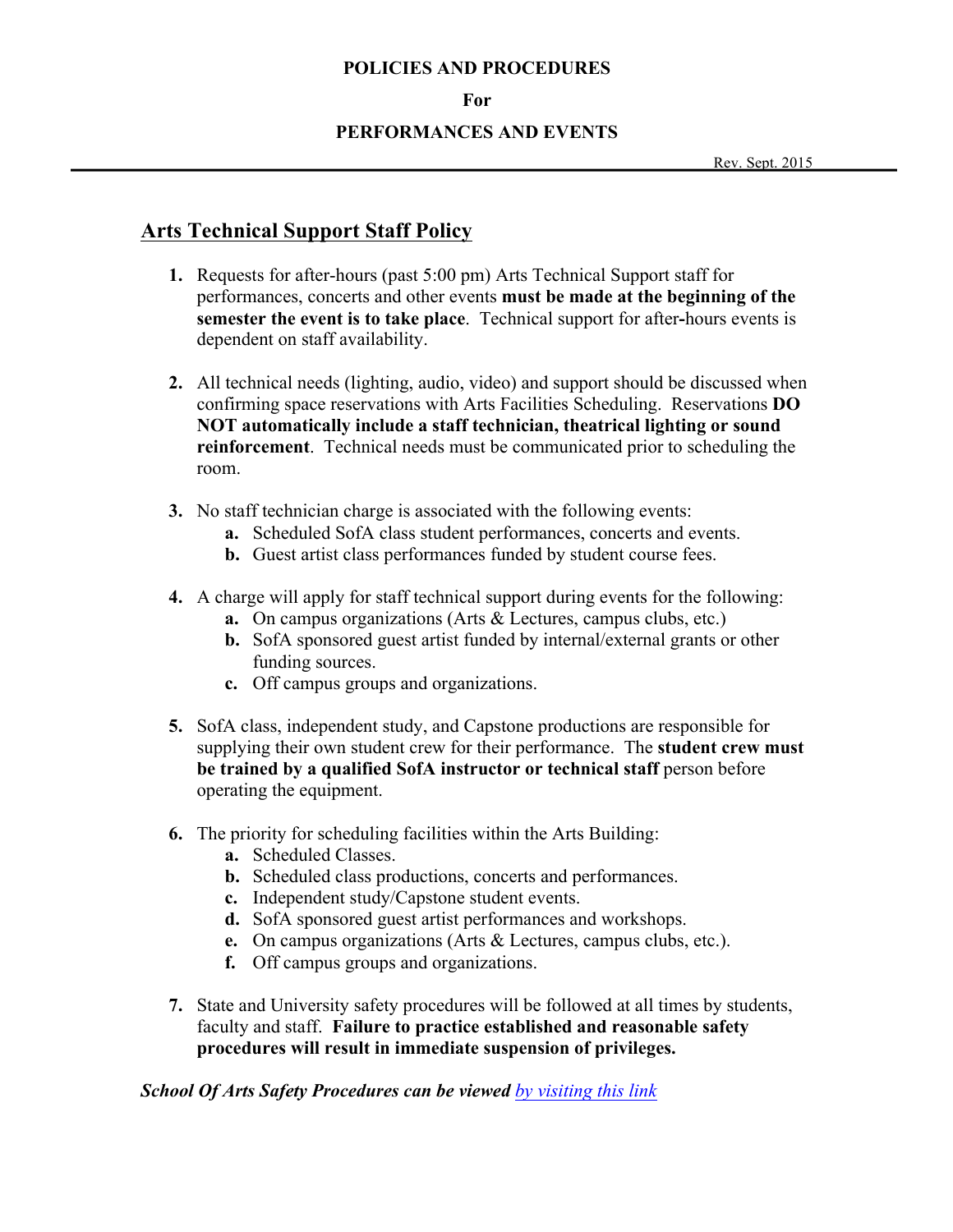#### **For**

#### **PERFORMANCES AND EVENTS**

Rev. Sept. 2015

# **Space Reservations**

- **1.** A definite academic year of SofA performances, concerts and event reservations should be planned and scheduled a minimum of one year in advance. In addition, a 2 and 3 year schedule should be submitted as well.
- **2.** All other reservations must be placed by submitting an Arts Facilities Request Form and are only official when they are listed on the Arts Facilities calendar.
- **3.** Once reservations have been confirmed, only cancellations can be made. Date changes are only allowed pending room availability along with the full coordination of the proposed schedule change with the technical staff, faculty and students scheduled to participate in the event.
- **4.** Check space availability by visiting the Arts Facilities page on the SofA website. Refer to the corresponding space calendar by clicking on the image of the venue. Review the available dates/times for the desired rehearsal/event.

**Please note: SofA productions have first priority during the first three weeks of the semester. After the first three weeks of the semester, all performance space in the Arts Facilities are open to reservations for any SofA major, student group, and off campus groups.**

### *University Policy regarding Scheduling Priority can be viewed by visiting this link.*

**5.** Fill out the Arts Facilities Reservation Form. Arts Facilities Scheduling will verify room availability and schedule desired dates. **Room reservation requests for rehearsals, workshops, etc. must be received 48 hours prior to the event.**

# **Facility/Event Procedures**

### **Pre-Production**

- **1.** A pre-production meeting should be held at the beginning of each semester for each large production, and at least four weeks in advance of any other performance, showing or event. At that time all technical and other production needs should be discussed.
- **2.** Technical, dress rehearsal and performance dates should be set during the preproduction meeting. These dates will be noted, and changes can only be made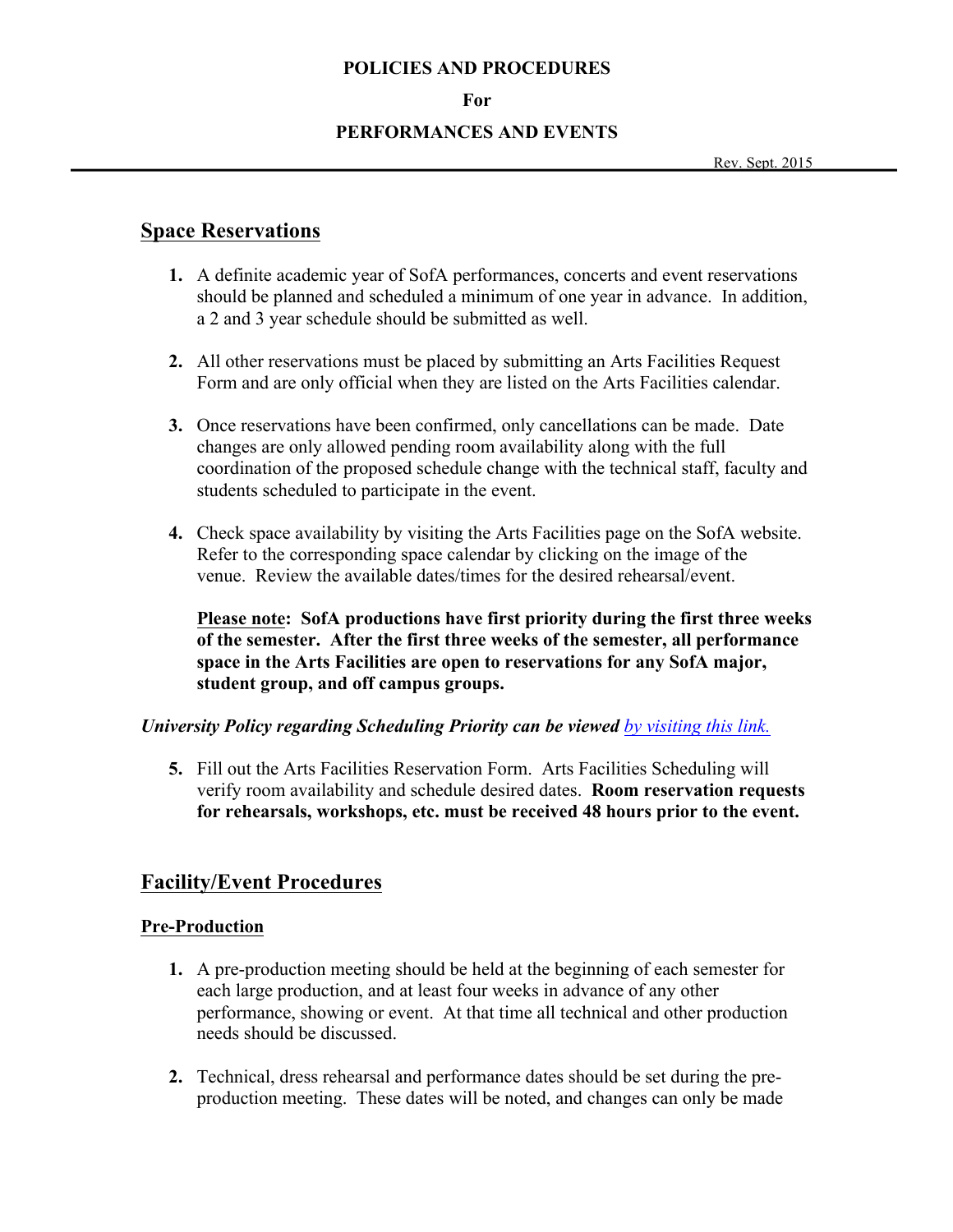#### **For**

#### **PERFORMANCES AND EVENTS**

under extreme circumstances. Any date changes must be discussed among all instructors and technical staff before they can be implemented.

- **3.** Rehearsal dates, technical rehearsal dates, and performance dates should be given to the students at the beginning of the semester. These dates should also be in the student's production contract, which they will sign and will be kept on file by the instructor.
- **4.** Student lighting designers should meet with student performance groups a minimum of twice prior to a technical rehearsal. This meeting does not have to occur during class time; it is the responsibility of the students (performers and designers) to communicate with each other and organize a meeting time that will fit within their schedules.

### **Technical Rehearsal/Technical Requests**

- **1.** During technical rehearsals, lighting, sound, properties, special effects, etc. are added to the work of the performers and artists.
- **2.** Requests for technical support and equipment should be made a minimum of eight weeks in advance prior to the event.
- **3.** SofA class and student productions are responsible for supplying their own student crew for their performance. The student crew must be trained by a qualified SofA instructor or technical staff person before operating the equipment.
- **4.** If a student or several students involved in the production can not attend a technical rehearsal that they have previously committed to, the technical rehearsal will not be rescheduled. Stand-ins will be utilized to set their marks during the rehearsal.
- **5.** It is strongly encouraged that all technical work during a rehearsal ends by 10 pm. each night. This will reduce the amount of mental mistakes and accidents that often occur with fatigue.
- **6.** Arial and rigging work may be done by students only when accompanied by a trained instructor or staff technician.
- **7.** Safety procedures will be followed at all times by students, faculty and staff. Failure to practice established and reasonable safety procedures will result in immediate suspension of privileges.